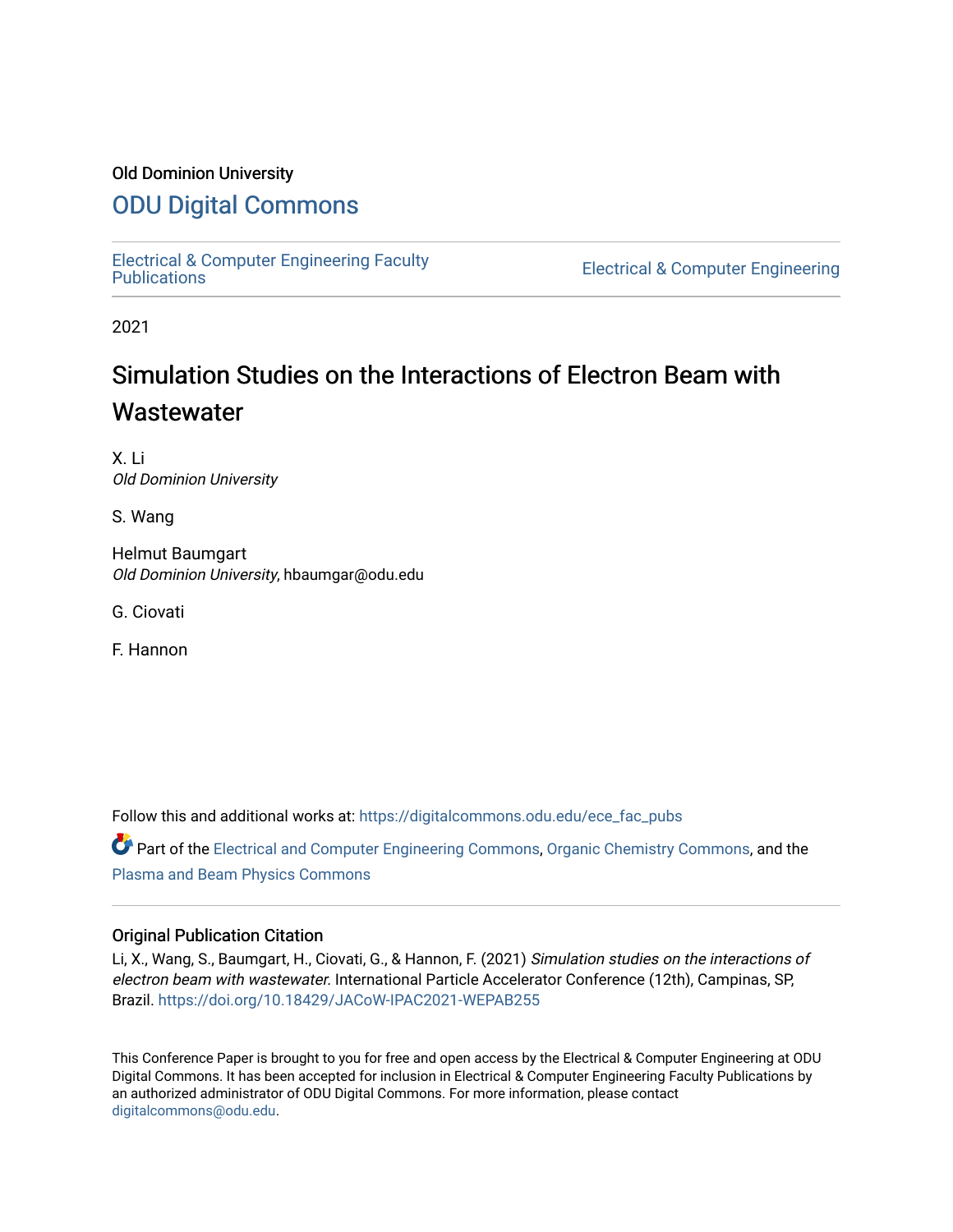## **SIMULATION STUDIES ON THE INTERACTIONS OF ELECTRON BEAM WITH WASTEWATER\***

X. Li<sup>1,2†</sup>, S. Wang, H. Baumgart<sup>1,2</sup>, G. Ciovati, F. Hannon

Thomas Jefferson National Accelerator Facility, Newport News, Virginia, USA

<sup>1</sup>also at Department of Electrical and Computer Engineering,

Old Dominion University, Norfolk, USA

<sup>2</sup>also at Applied Research Center at Thomas Jefferson National Accelerator Facility,

Newport News, VA, USA

#### *Abstract*

attribution to the author(s), title of the work, publisher, and DOI

maintain

must work 1

of this

distribution

Any (

2021).  $\odot$ 

3.0 licence

**CCBY** 

of the C

terms the under 1

used <u>ل</u>ى may work this from (

High energy electron beam irradiation is capable of removing harmful organic compounds from industrial manufacturing, which are hard to be degraded by the conventional wastewater treatment methods. This paper utilizes FLUKA code to evaluate the electron beam-wastewater interaction effects with different energy, space and divergence distributions of the electron beam. With 8 MeV average energy, the electron beam exits from a 0.0127 cm thick titanium window, travels through a 4.3 cm distance in air and through a second 0.0127 cm thick stainless sample container window with 2.43 cm radius, and finally is injected into the wastewater sample container, which has a volume of around 75 cubic cm. The distributions of the electron beam are obtained from the GPT (General Particle Tracer) simulations for the UITF (Upgraded Injector Test Facility) in Jefferson lab. By varying the parameters of the electron beam, the dose distributions through the water, the contributions from the electrons and bremsstrahlung photons are scored and compared. It is found that a spatially uniform electron beam results for the case of the most uniform dose distribution and the electrons are the main source for the dose. In addition, the electron differential fluence through the multiple planes of the has been modelled, which provides the base for the further electron beam requirements study.

#### **INTRODUCTION**

With their wide use in the industry nowadays, organic compounds, like 1,4-dioxane and PFAS (per- and polyfluroralkyl substances), which are manufacturing products, are found in the ground water or municipal water. These organic compounds have become the new pollutants of high concern and brought big challenges to the wastewater treatment, because they are miscible in water and are extremely difficult to be removed by the conventional wastewater treatment methods, like the adsorption and chlorination [1-4].

It has been reported that the following methods are capable to remove the organic compounds include UV (Ultraviolet) light with hydrogen peroxide, gamma irradiation and EB (electron beam) irradiation. However, UV light has a treatment limit of the compound concentration and doesn't always work for different kind of organic Content from this work may be used under the terms of the CC BY 3.0 licence (© 2021). Any distribution of this work must maintain attribution to the author(s), title of the work, publisher, and DOI

\* Work supported by LDRD program in Jefferson lab.

† xli009@odu.edu, xiliodu@jlab.org.

pollutants [3, 5-7], the gamma irradiation needs strong shielding and is not appliable for the large-scale treatment [6], and usually the former two methods take more treatment time. It has been proven that EB irradiation on wastewater is a successful approach with many advantages, such as high efficiency, non-selectivity, sustainability and large-scale treatment [7].

In general, the beam energy of EB irradiation is less than 10 MeV to avoid the radioactive material. Therefore, in an aqueous environment the main treatment reaction is indirect irradiation [8]. In that process the high energy electrons interact with water molecules to produce very reactive radicals including the aqueous electron  $e^-_{aq}$ , hydrogen  $·$  *H* and hydroxyl  $·$  *OH*, which subsequently break down the organic target compounds with Redox reactions. The former two radicals are reducers and the last one is an oxidant, so it is a redox process that results in the non-selectivity of EB irradiation. The produced radicals are proportional to the absorbed energy or dose (energy per unit mass) and they can be described by Eq. (1) [8].

$$
H_2O \rightarrow \cdot OH(2.7) + e^-_{aq}(2.5) + H(0.55)
$$
  
+ H<sub>2</sub>(0.55) + H<sub>2</sub>O<sub>2</sub>(0.71) + H<sub>3</sub>O<sup>+</sup>(2.7) (1)

The number in the brackets is the radicals per absorbed 100 eV, or G value.

In practical applications, the wastewater is designed to be a thin sheet of wastewater flow in front of the electron beam, for the electrons in water will be stopped after a certain distance determined by its energy [9]. The electron penetration affects the dose distribution through the wastewater flow depth and in turn the radical distribution, which are the key to the consequent chemical reactions. Therefore, it is important to make a uniform dose distribution through the water depth. One way for that is to construct a relevant electron beam, including the appropriate space and energy distributions, which is still an open question.

With the UITF in Jefferson lab, we have designed the 1,4-dioxane wastewater treatment experiment with 8 MeV electron beam, where the wastewater sample is inside a container with up to 4 cm depth and 75 cubic cm volume. By applying FLUKA [10], which is a particle and matter interaction Monte-Carlo code, we will state the dose distribution under different electron beam parameters, the contributions of different particles to the dose, the electron differential fluence spectrum through the pure water. The

MC8: Applications of Accelerators, Technology Transfer, Industrial Relations and Outreach

 $\circledast$ 

U06 Technology Transfer and Lab-Industry Relations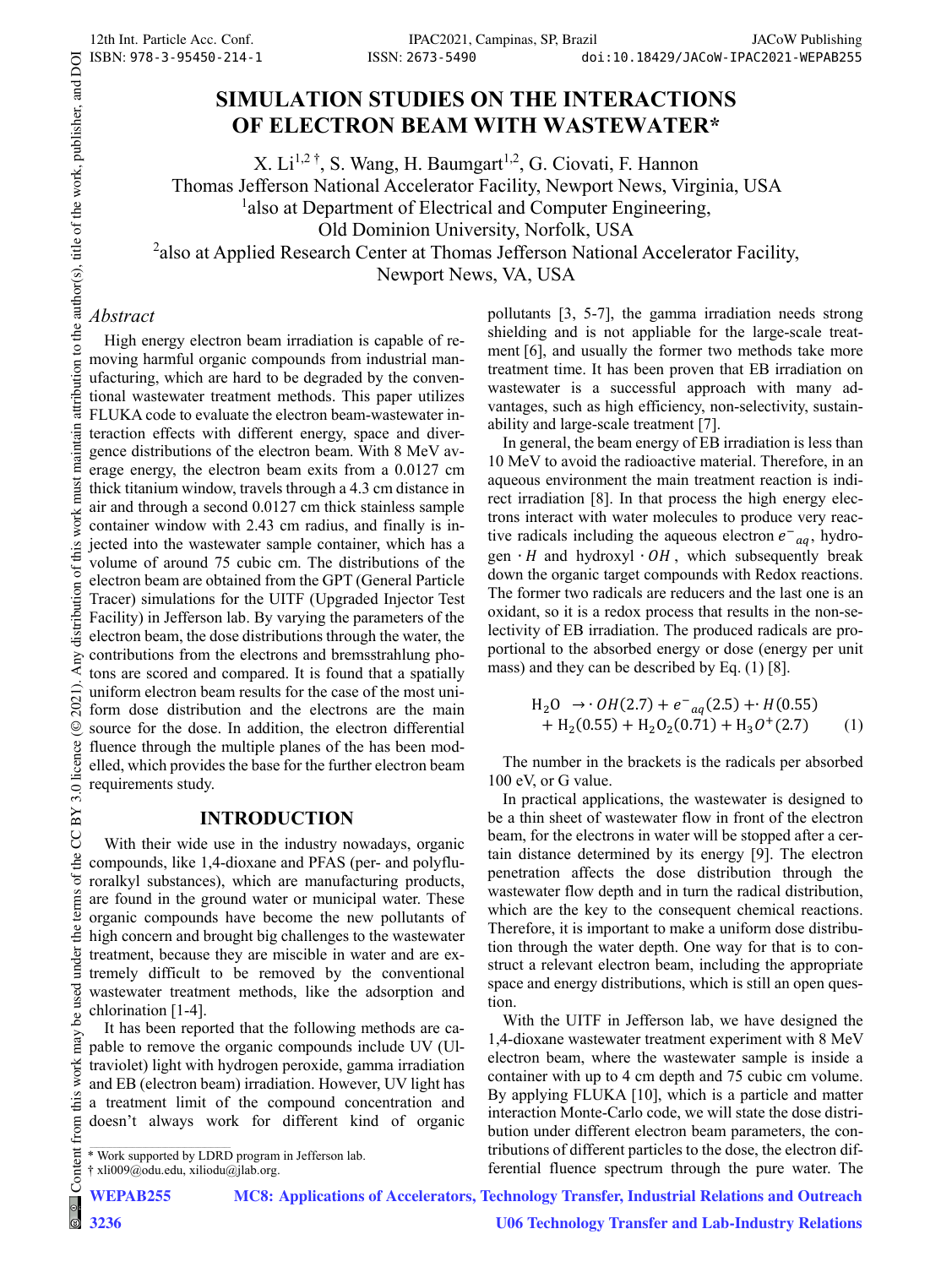| 12th Int. Particle Acc. Conf. | IPAC2021, Campinas, SP, Brazil | <b>JACoW</b> Publishing              |  |
|-------------------------------|--------------------------------|--------------------------------------|--|
| ISBN: 978-3-95450-214-1       | ISSN: 2673-5490                | doi:10.18429/JACoW-IPAC2021-WEPAB255 |  |

energy spread and divergency of the electron beam are obtained from the GPT [11] simulations for the UITF wastewater treatment beamline design.

#### **SIMULATION SETUP**

The sample container is designed with 4 cm depth based on the optimum depth under 10 MeV [9] which is the maximum electron energy of UITF, and its corresponding cross section diameter is 2.43 cm, which requires a 0.8 cm to 0.9 cm standard deviation radius for the Gaussian electron beam. With the 8 MeV energy and 100 nA current of the electron beam, the UITF wastewater treatment beamline was designed with the GPT simulations, where the simulated beam energy spread is less than 75 keV standard deviation energy and the divergency is less than 10 mrad standard deviation angle.

The simulation schematic is shown in Fig. 1. The electron beam traverses from the left vacuum region, through the accelerator Ti (Titanium) exit window with 0.0127 cm thickness, through an air region with 4.3 cm distance, through the container stainless steel window with 0.0127 cm thickness and then into the water region. Along the water is longitudinal direction z, for the transverse space there is horizontal direction x and vertical direction y, it is a right-hand cartesian coordinate system. The accelerator Ti exit window is at  $z = 50$  cm, the water surface is at  $z = 55$  cm.



Figure 1: Schematic of the treatment simulations.

For the FLUKA simulation settings, the applied primary electron number is 500, 000. Except for the above electron beam parameters, the smaller beam sizes are also considered.

#### **DOSE PROFILE**

The absorbed dose is not always the same everywhere through the depth direction of the target matter [9], it increases to a peak dose due to the production of secondary electrons and then decreases due to the electrons consumed. The lower the peak dose is, the more uniform the dose distribution is. In addition, the optimum depth,  $R_{opt}$ , where the dose is equal to that at the entrance of the target matter, is usually used as the target depth design.

#### **RESULTS AND DISCUSSIONS**

All of the dose measurements are converted to the equivalent dose rate at 100 nA. The doses at the z locations are the integration over the radial and angular directions within the water sample. Similarly, the doses at the radial locations is the integration over z and angular directions.

#### *Dose Distributions*

The beam radius, beam shape, energy spread, divergency and energy are all considered.

**Beam transverse size** Without energy spread and divergency, three transverse rms beam radiuses of 4, 8, 9 mm were applied, which is shown in Fig. 2. The electron energy is 8 MeV.



Figure 2: Dose distributions under 4, 8, 9 mm standard deviation beam radiuses.

With the beam size increasing, the dose distribution along both longitudinal and radial directions is being more and more uniform.

**Beam shape** The different Gaussian shapes and uniform shape are compared by setting different ratios of direction x to direction y, which is shown in Fig. 3. The 8 MeV electron beam energy is with 8 mm rms beam size, without energy spread and divergency.



Figure 3: Dose distributions under different beam shapes.

It is clear that the spatially uniform beam results in the most uniform dose distribution for both longitudinal and radial directions. Compared to the non-round beam, the dose penetration of the round beam spreads more widely on both longitudinal and radial directions in the water.

**Energy spread and divergency** The 8 MeV electron beam is with 8 mm rms beam size, 0, 75 keV rms energy spreads and 0, 5, 10 mrad rms divergencies, the corresponding results are shown in Fig. 4. It can be seen that within these investigating ranges, they don't have too much influence on the dose distribution.





**Beam energy** In addition to 8 MeV, the other two energies 6 MeV, 10 MeV are applied, which is shown in

MC8: Applications of Accelerators, Technology Transfer, Industrial Relations and Outreach

Content from this work may be used under the terms of the CC BY 3.0 licence (© 2021). Any distribution of this work must maintain attribution to the author(s), title of the work, publisher, and DOI

( $@$  2021). Any distribution of this work

licence  $3.0$  $_{\rm BY}$ g фe

terms of

this work may be used under the

from

 $Cont$ 

publisher, and DOI

ntain attribution to the author(s), title of the work,

mai must: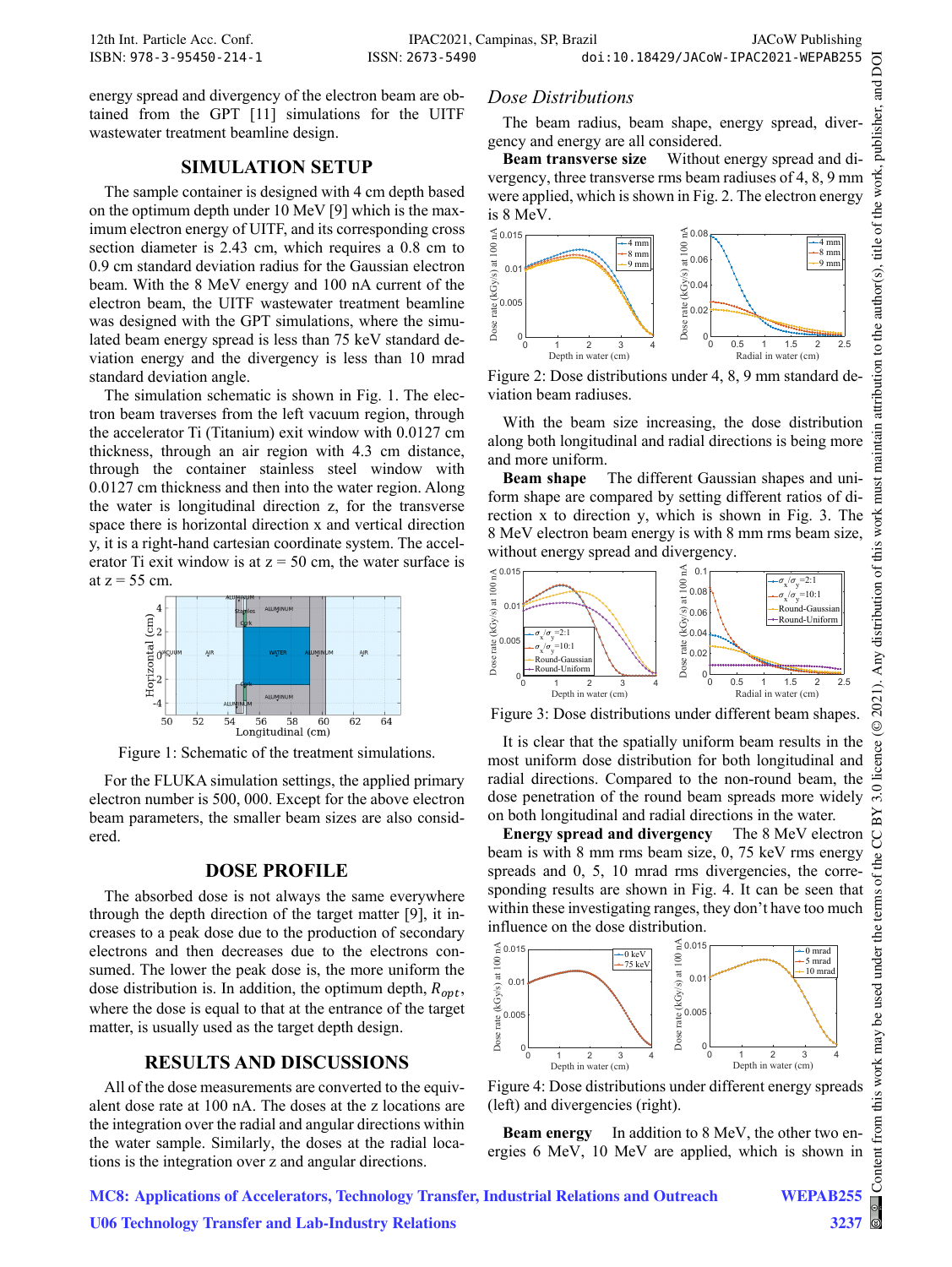Fig. 5. All of them has an 8 mm rms beam size, no divergency and no energy spread.



Figure 5: Dose distributions under different beam energies.

With the beam energy increasing, the dose distribution curve is being flatter and the dose through the water depth is being more uniform. With higher electron beam energy, the electrons lose less energy in the water surface range and travel deeper inside the water sample to produce more secondary electrons, which results in a more uniform dose distribution. This is why the depth of water sample should be designed according to the electron beam energy to make sure that all the internal area are irradiated.

Based on the above results, the dose distribution in this case depends more on the transverse space distribution of the electron beam, and it is not affected too much by the investigated energy spreads and beam divergencies. The main reason is that the energetic electrons travel with the relativistic speed of light, free of the low energy spread and divergency, to penetrate through the water sample. Consequently, the uniform space distribution leads to the most uniform dose distribution. In addition, the higher electron beam results in the more uniform dose distribution. As an alternative, the shorter depth of the container can also be considered.

#### *Particle Contribution to Dose*

After the electrons have been injected into the water sample region, they induce two types of collisions, one is the inelastic collision to produce secondary or even tertiary electrons, the other one is to produce the bremsstrahlung photons. Both of them contribute to the energy deposition or dose in the water. To construct the required optimum electron beam, we have to investigate the relative contributions of these two processes. Figure 6 shows the longitudinal dose distributions under different particles.



Figure 6: Dose contributions resulting from the electrons and bremsstrahlung photons.

The electrons from the beam are absorbed more in the water than in the air before  $z = 55$  cm, which induces the secondary electrons that are included in the red curve. It can be seen that the dose curve of the electrons is overlapping with that of the whole particles, while the yellow curve of the photons is so low that we can ignore its contribution. With the set electron beam energy, we shall pay more attention to the electron properties through the water.

#### *Electron Differential Fluence Spectrum*

In order to investigate the characteristics of the electrons through the water sample depth, the electron differential fluence with respect to the energy is simulated through every imaginary plane in the water with a 0.1 cm interval, which is shown in Fig. 7.



Figure 7: Electron differential fluence at different positions through the water sample container.

There is a high peak of electron differential fluence right on the water surface at the moment the electrons enter the water sample container. With the water depth increasing, the peak decreases to almost a flat plateau after 1 cm depth and before around 3 cm depth. After 3 cm, the peak decreases gradually to very low level. The dose is proportional to the electron fluence, which should be a good research direction for further uniform dose distribution study.

#### **CONCLUSIONS AND OUTLOOK**

With the electron beam parameters of the UITF wastewater treatment beamline design, we have acquired the dose distributions, electron differential fluence spectrum by the FLUKA code. This simulation study demonstrates that the electron beam energy and its transverse space distribution are the main factors affecting the uniform dose distribution. The contribution to the dose stems results mainly from the electrons including the primary beam electrons and the secondary electrons, which shows that more efforts should be taken on the electrons. Finally, the electron differential fluence spectrum, related to the dose, through the water is obtained, which is of importance to gain a better understanding of the electron property.

These simulation studies have provided valuable insights into the interactions of electron beam with wastewater and revealed the main factors determining the dose distribution in the wastewater sample container. We will continue this work to elucidate further theoretical electron beam requirements.

MC8: Applications of Accelerators, Technology Transfer, Industrial Relations and Outreach